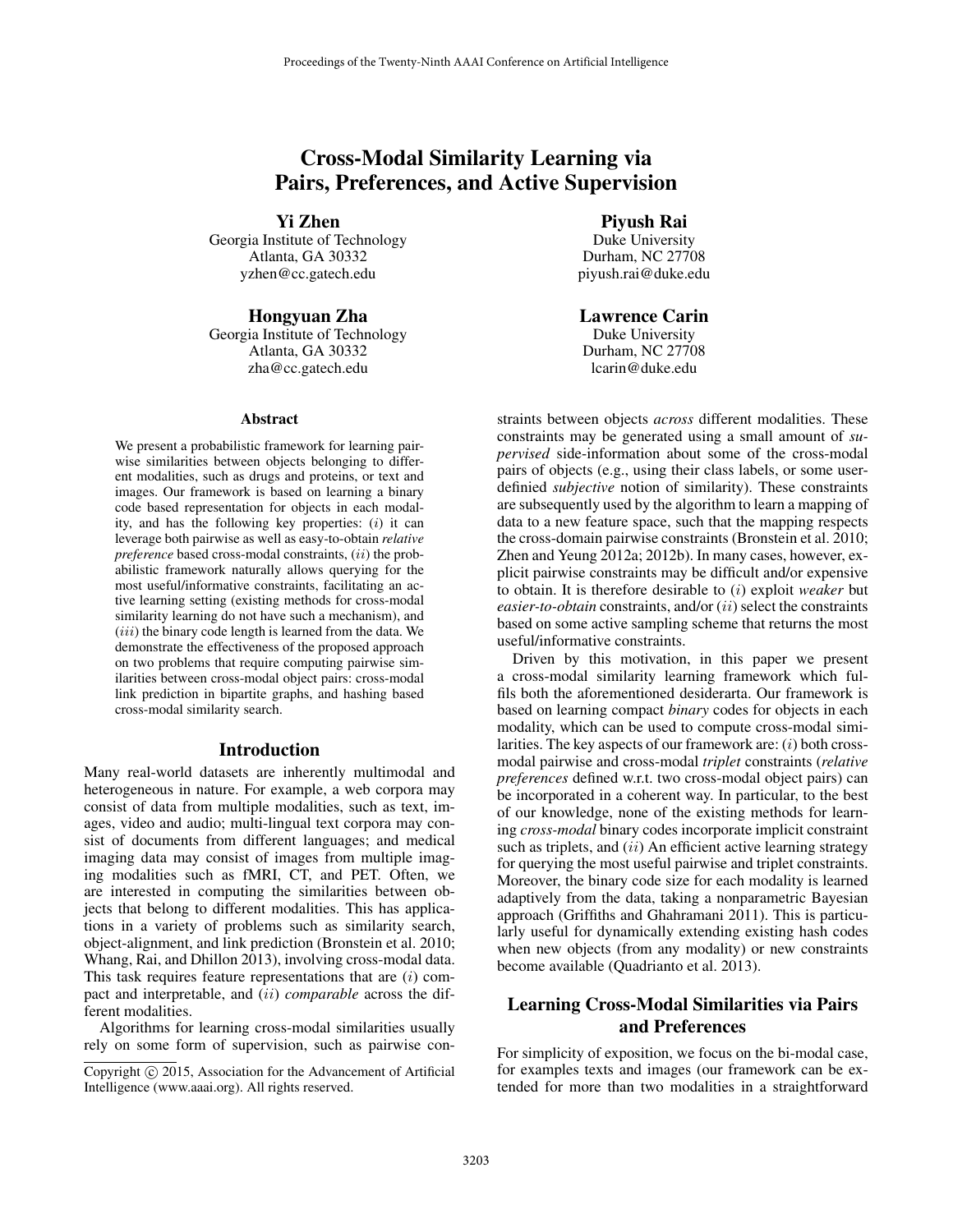

Figure 1: Graphical model representation of CSLP

manner). Subsequently, we will refer to our framework as CSLP (abbreviated for Cross-Modal Similarity Learning via Pairs and Preferences). The graphical model representation of CSLP is shown in Figure 1, where the gray circles denote the observed data and the white circles denote the latent variables, which we want to infer using the observed data. As shown in Figure 1, we are given two sets of data points from two modalities. Let  $\{x_1, \ldots, x_N\} \in \mathbb{R}^{D_x}$  be a set of N points from modality  $\mathcal{X}$ , and  $\{y_1, \ldots, y_M\} \in \mathbb{R}^{D_y}$  be a set of  $M$  points from modality  $\mathcal Y$ . Moreover, we are given two types of cross-modal constraints:  $(i)$  pairwise constraint matrix S of size  $N \times M$  where  $S_{ij}$  indicates the pairwise constraint between  $x_i$  and  $y_j$ . Specifically,  $S_{ij} = 1$  if the two points are similar, and  $S_{ij} = 0$  otherwise. (*ii*) Triplet constraints  $\mathcal{T} = \{ \mathbf{T}^{(i)}, i = 1, \dots, N \}$  given as a set of binary matrices encoding cross-modal *relative* comparisons.  $T_{jl}^{(i)} = 1$  indicates that a modality X object  $\mathbf{x}_i$  is more similar to modality  $Y$  object  $y_j$  than  $y_l$ .<sup>1</sup> Also note that, in practice, such constraints may only be available for a very small fraction of the cross-modal pairs and the cross-modal triplets (or, in an active learning setting, there may be a budget on the number of constraints that can be acquired).

For each object in modality  $X$ , we associate a latent variable  $\mathbf{u} \in \mathbb{H}^{K}$  where  $\mathbb{H}^{K} = \{1, -1\}^{K}$  is a K-dimensional Hamming space. Similarly, we associate a latent variable  $\mathbf{v} \in \mathbb{H}^L$  for each object in modality Y. For simplicity of exposition, in Figure 1 and elsewhere in the text, we have shown the case of  $K = L$ , but the code lengths in different modalities can be the same or different, depending on the specific application. In either case, we will infer the appropriate code lengths adaptively from the data, taking a nonparametric Bayesian approach (Griffiths and Ghahramani 2011).

Our framework further consists of a set of latent variables  $\Omega$  for generating the constraints, and their specific form depends on the likelihood functions for the constraints that we will introduce later. As shown in Figure 1, we assume that the *probability* of bit  $k$  of **u** (resp., **v**) being 1 depends on a regression coefficient vector  $f_k \in \mathbb{R}^{D_x}$  applied on the raw features x, and a positive scalar  $a_k$  (resp., on a regression co-

efficient vector  $\mathbf{g}_k \in \mathbb{R}^{D_y}$  applied on the raw features y, and a positive scalar  $b_k$ ). We denote by  $\mathbf{U} = [\mathbf{u}_1, \dots, \mathbf{u}_N]^T \in$  $\mathbb{H}^{N \times K}$  the binary codes for the N objects in modality X, and denote by  $\mathbf{V} = [\mathbf{v}_1, \dots, \mathbf{v}_M]^T \in \mathbb{H}^{M \times K}$  the binary codes for the  $M$  objects in modality  $Y$ . We group the regression coefficient vectors in a column-wise fashion and represent them using two matrices  $\mathbf{F} = [\mathbf{f}_1, \dots, \mathbf{f}_K] \in \mathbb{R}^{D_x \times K}$ and  $\mathbf{G} = [\mathbf{g}_1, \dots, \mathbf{g}_K] \in \mathbb{R}^{D_y \times K}$ . We use vectors a and b to denote the sets  $\{a_k\}_{k=1}^K$  and  $\{b_k\}_{k=1}^K$ , respectively.

## Data-Dependent Priors for Binary Codes

We use a data-dependent variant of the Indian Buffet Process (IBP) (Griffiths and Ghahramani 2011) as the prior distribution on the latent binary matrices  $U$  and  $V$  (the binary codes). The choice of this prior accomplishes two things:  $(i)$  inferring the approrpiate code length from the data using the IBP, and  $(ii)$  enabling us to introduce the raw features of the objects in the IBP prior distribution (Quadrianto et al. 2013) over the binary matrices  **and**  $**V**$ **; this al**lows predicting the binary codes for *out-of-sample* objects from either modality  $X/Y$  based *solely* on their features  $\mathbf{x}_i/\mathbf{y}_j$ . The data-dependent prior is defined as:  $p(\mathbf{U}) =$  $\prod_{i=1}^{N} \prod_{k=1}^{K} \text{Bern}(U_{ik} \mid \Phi_{0,1}(\mathbf{f}_{k}^{T} \mathbf{x}_{i} + \Phi_{0,1}^{-1}(a_{k}))),$  and  $p(\mathbf{V}) = \prod_{j=1}^{M} \prod_{k=1}^{K} \text{Bern}(V_{jk} \mid \Phi_{0,1}(\mathbf{g}_{k}^{T} \mathbf{y}_{j} + \Phi_{0,1}^{-1}(b_{k}))),$ where  $\Phi_{0,1}(\cdot)$  is the cumulative density function of univariate Gaussian distribution with mean 0 and variance 1, and  $\Phi_{0,1}^{-1}(\cdot)$  denotes the inverse function of  $\Phi_{0,1}(\cdot)$ . The above equations essentially define a probit-model for the binary variables in  $U$  and  $V$ , such that the probabilities of these binary variables taking a value 1 depends on the features x and y. Without the features, the prior reduces to the standard stick-breaking representation of the IBP (Teh, Görür, and Ghahramani 2007). In fact, we can think of the random variables  $a_k$  and  $b_k$  as the prior probabilities of bit  $k$  of the binary code being 1 for an object of modality  $X$  and  $Y$ , respectively, in the absence of the raw features. We use the stick-breaking representation of the IBP to define the priors on  $a_k$  and  $b_k$  that can be written as  $\forall k = 1, \ldots, K: a_k = \prod_{t=1}^k \mu_t, \mu_t \sim \text{Beta}(\alpha_a, 1)$  and  $b_k = \prod_{t=1}^k \nu_t$ ,  $\nu_t \sim \text{Beta}(\alpha_b, 1)$ , and impose Gaussian priors on **F** and **G**:  $p(\mathbf{F}) = \prod_{k=1}^{K} \mathcal{N}(\mathbf{f}_k | \mathbf{0}, \sigma_{\mathbf{f}}^2 \mathbf{I})$  and  $p(\mathbf{G}) = \prod_{k=1}^{K} \mathcal{N}(\mathbf{g}_k \mid \mathbf{0}, \sigma_{\mathbf{g}}^2 \mathbf{I})$  where  $\alpha_a, \alpha_b, \sigma_{\mathbf{f}}$  and  $\sigma_{\mathbf{g}}$  are hyperparameters which were set to 1 for our experiments and it worked well in practice. Alternatively, we can put hyperpriors on these and learn them from data.

#### Modeling Pairwise and Preference Constraints

For our framework, we propose three types of likelihood functions to model the cross-modal pairwise and crossmodal triplet constraints.

**Logistic Model Likelihood** Given the binary codes  $\mathbf{u}_i$  and u<sup>j</sup> of a cross-modal pair, the logistic model defines the *probability*  $\mu_{ij}$  of this pair to be similar as:  $\mu_{ij} = \sigma(\mathbf{u}_i^T \mathbf{W} \mathbf{v}_j)$ , where  $\sigma(x) = 1/(1 + e^{-x})$  is the logistic sigmoid function. The  $K \times K$  matrix **W** plays the role of a weighting matrix. The logistic model also allows the binary code sizes of the two modalities to be different (say,  $K$  and  $L$ ) using

 $1$ Although we only consider triplets consisting of one object from  $X$  and two objects from  $Y$ , it is straightforward to incorporate triplets consisting of two objects from  $X$  and one object from  $Y$ .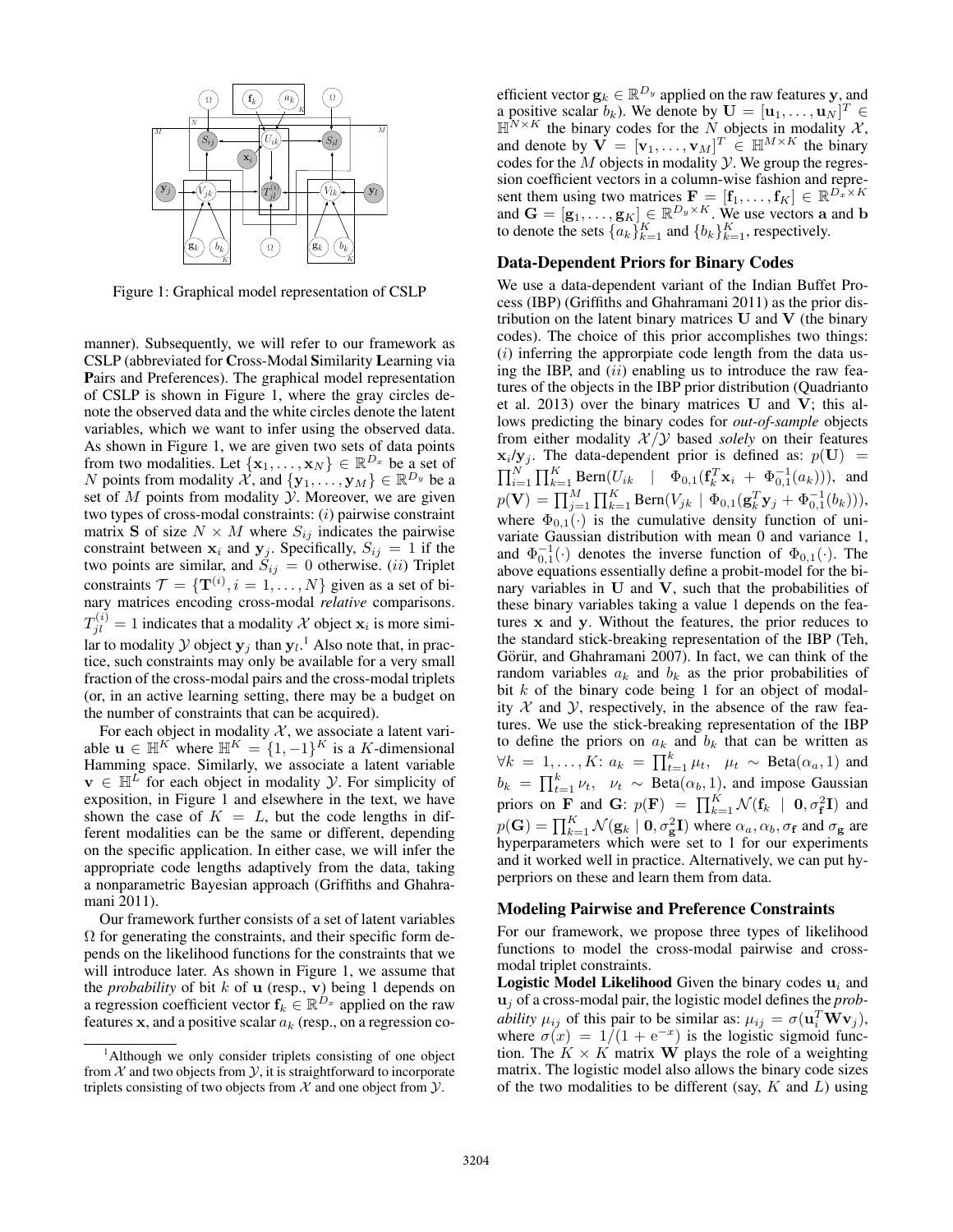a rectangular weighting matrix W of size  $K \times L$ . The joint probability of the cross-modal pairwise constraint matrix S (assuming iid constraints) is:

$$
p(\mathbf{S}) = \prod_{i=1}^{N} \prod_{j=1}^{M} \left[ \text{Bern}(S_{ij} \mid \mu_{ij}) \right]^{\phi_{ij}}, \qquad (1)
$$

where Bern $\left(\cdot \mid \mu\right)$  denotes the Bernoulli distribution with parameter  $\mu$ ,  $\phi_{ij}$  is an indicator variable which is equal to 1 if the constraint  $S_{ij}$  is observed and 0 otherwise, and  $\Omega$  consists of the other model parameters such as W. Likewise, the joint probability of the cross-modal triplet-based constraint matrices  $\mathcal{T} = {\{\mathbf{T}^{(i)}, i = 1, ..., N\}}$  is defined as:

$$
p(\mathcal{T}) = \prod_{i=1}^{N} \prod_{j=1}^{M} \prod_{l=1}^{M} \left[ \text{Bern}(T_{jl}^{(i)} \mid \gamma_{jl}^{(i)}) \right]^{\psi_{ijl}}, \tag{2}
$$

where  $\gamma_{jl}^{(i)} = \mu_{ij} - \mu_{il}$  if  $\mu_{ij} - \mu_{il} > 0$  and  $\gamma_{jl}^{(i)} = 0$ otherwise, and  $\psi_{ijl}$  is an indicator variable, which is 1 if  $T_{jl}^{(i)}$  is observed, and 0 otherwise. It is also possible to replace this simple form of preference with other more sophisticated forms such as preference based on probit and logit models (Bonilla, Guo, and Sanner 2010; Houlsby et al. 2012). For this model, we assume positive-valued weighting matrix  $W$ , and impose a half-normal prior on  $W$ :  $p(\mathbf{W}) = \prod_{k=1}^K \prod_{k'=k}^K \mathcal{HN}(W_{kk'}\mid 0, \sigma_{\mathbf{W}}^2),$  where  $\mathcal{HN}(x\mid \mathcal{N})$  $(0, \sigma_{\mathbf{W}}) = \sqrt{\frac{2}{(\pi \sigma_{\mathbf{W}})}} e^{-x^2/(2\sigma_{\mathbf{W}}^2)}$ . For real-valued W, we can instead use a Gaussian prior.

Choice Model Likelihood Our choice model likelihood function for cross-modal constraints is inspired by the probabilistic choice model (Görür, Jäkel, and Rasmussen 2006). The basic idea is to use a weighted sum of the *matching bits* of the binary codes of a cross-modal object pair, and use the score of the match to define the cross-modal pairwise probabilities. Specifically, given  $U, V$  and  $\Omega$ , the joint probability of the cross-modal pairwise constraints S can be defined similarly as in Eqn. (1) but with different  $\mu_{ij} = \frac{1}{C_1} \sum_{k=1}^{K} w_k \mathbb{I}[U_{ik} = V_{jk}]$ , where  $C_1 = \sum_{k=1}^{K} w_k$  is a normalization term and  $\mathbb{I}[\cdot]$  returns 1 if its argument is true and 0 otherwise. Note that  $\Omega$  in this case becomes a weighting vector  $\mathbf{w} \in \mathbb{R}_+^K$ . Likewise, the joint probability of the cross-modal triplets is defined as in Eqn. (2) but  $\gamma_{jl}^{(i)}$  is defined as  $\gamma_{jl}^{(i)} = \frac{1}{\tilde{C_1}} \sum_{k=1}^{K} w_k \mathbb{I}[U_{ik} = V_{jk}] (1 - \mathbb{I}[U_{ik} = V_{lk}]),$ and  $\tilde{C}_1 = \sum_{k=1}^K w_k \mathbb{I}[U_{ik} = V_{jk}](1 - \mathbb{I}[U_{ik} = V_{lk}]) +$  $\sum_{k=1}^K w_k(1 - \mathbb{I}[U_{ik} = V_{jk}]) \mathbb{I}[U_{ik} = V_{lk}]$ . Intuitively, we can interpret this likelihood function as follows: for each triplet  $\{i, j, l\}$ , if the binary code of object i in modality X shares more bits with the code of object  $j$  of modality  $Y$ than with the code of object  $l$  of modality  $\mathcal{Y}$ , then probability of  $T_{jl}^{(i)}$  being 1 will be high. For this model, we put a Gamma prior on each entry of the weighting vector w:  $p(\mathbf{w}) = \prod_{k=1}^{K} \text{Gam}(w_k | \gamma_{\mathbf{w}}, \theta_{\mathbf{w}}).$ 

Margin based Likelihood For many applications, such as hashing based approximate similarity search (Grauman and Fergus 2013), semantic similarities are typically defined using pairwise Hamming distances. To reflect this aspect in a probabilistic framework like ours, we propose a marginbased likelihood function which directly models the relationship between Hamming distance and the associated constraint probabilities. Specifically, given  $U, V$  and  $\Omega$ , the joint probability of the cross-modal pairwise constraints is defined in Eqn. (1), where  $\mu_{ij} = \frac{1}{C_2} e^{-\left[ \|\mathbf{u}_i - \mathbf{v}_j\|_H - \rho_1 + 1 \right]_+},$  $C_2 = e^{-[\|\mathbf{u}_i - \mathbf{v}_j\|_H - \rho_1 + 1]_+} + e^{-[\rho_2 - \|\mathbf{u}_i - \mathbf{v}_j\|_H + 1]_+},$  and  $\Omega$ consists of two random variables  $\rho_1$  and  $\rho_2$  that control the margins.  $[a]_+$  returns a if  $a > 0$  and 0 otherwise. The joint probability of the cross-modal triplets constraints is defined in Eqn. (2) where  $\gamma_{jl}^{(i)} = e^{-[\rho_3 + ||\mathbf{u}_i - \mathbf{v}_j||_H - ||\mathbf{u}_i - \mathbf{v}_l||_H + 1]_+}$ and  $\Omega = \{\rho_3\}$  controls the relative margins. For the margin based likelihood functions, we simply use the uniform distribution as the prior of each margin variable:  $\rho_1 \sim \text{Unif}[0, K]$ ,  $\rho_2 \sim \text{Unif}[0, K]$ , and  $\rho_3 \sim \text{Unif}[0, K]$ , where  $\text{Unif}[a, b]$  denotes the Uniform distribution in  $[a, b]$ .

#### Active Sampling for Constraints

Existing methods for learning cross-modal similarities (Bronstein et al. 2010; Zhen and Yeung 2012a; 2012b) assume that the learner has no control over the constraints it gets to see. Since not all constraints are equally informative and, moreover, since constraints are often costly to acquire, we present an active sampling scheme which allows the learner to decide which constraints to acquire. To the best of our knowledge, this has not been done before for crossmodal similarity learning problems.

Our goal is to select the most informative pairwise or triplet constraints from the pool of all *potential* constraints. One common principle to select the most informative constraints is the uncertainty principle, i.e., the most informative constraints should be ones that the current learner is the most uncertain about. At the same time, we wish to have a *diverse* set of constraints to avoid information redundancy.

For our CSLP framework with logistic model likelihood for the constraints, $2$  we can define the informativeness of a pairwise constraint as  $\varepsilon(\mathbf{x}_i, \mathbf{y}_j) = \Delta_x(\mathbf{x}_i) + \Delta_y(\mathbf{y}_j) + \Delta_z(\mathbf{x}_j)$  $\Pi(\mathbf{x}_i, \mathbf{y}_j)$ . We define  $\Delta_x(\mathbf{x}) = \sum_{k=1}^K -p_k \log(p_k) - (1 - \sum_{k=1}^K p_k \log(p_k))$  $p_k$ )  $\log(1 - p_k)$  where  $p_k = \mathbb{E}_{\mathbf{f}_k, a_k} [\Phi(\mathbf{f}_k^T \mathbf{x} + \Phi^{-1}(a_k))],$  $\Delta_y(y) = \sum_{k=1}^K -q_k \log(q_k) - (1 - q_k) \log(1$  $q_k$ ) where  $q_k = \mathbb{E}_{\mathbf{g}_k, b_k} \left[ \Phi(\mathbf{g}_k^T \mathbf{y} + \Phi^{-1}(b_k)) \right],$ and  $\Pi(\mathbf{x}, \mathbf{y}) = -r \log(r) - (1 - r) \log(1 - r)$ where  $r = \mathbb{E}_{\mathbf{u},\mathbf{v},\mathbf{W}} [\sigma(\mathbf{u}^T\mathbf{W}\mathbf{v})]$ , and **u** and **v** are binary codes for x and y, respectively. The informativeness of a triplet constraint is similarly defined:  $\hat{\varepsilon}(\mathbf{x}, \mathbf{y}_1, \mathbf{y}_2) = \Delta_x(\mathbf{x}) + \Delta_y(\mathbf{y}_1) + \Delta_y(\mathbf{y}_2) + \hat{\Pi}(\mathbf{x}, \mathbf{y}_1, \mathbf{y}_2)$ where  $\hat{\Pi}(\mathbf{x}, \mathbf{y}_1, \mathbf{y}_2) = -t \log(t) - (1 - t) \log(1 - t)$ , and  $t = \mathbb{E}_{\mathbf{u},\mathbf{v}_1,\mathbf{v}_2,\mathbf{W}} \left[ \max(0, \sigma(\mathbf{u}^T\mathbf{W}\mathbf{v}_1) - \sigma(\mathbf{u}^T\mathbf{W}\mathbf{v}_2)) \right].$ 

We first describe the selection criteria for the pairwise constraints. Given a candidate set of  $C$  pairwise constraints  $\mathcal{C} = \{(\mathbf{x}_{i_1}, \mathbf{y}_{j_1}), (\mathbf{x}_{i_2}, \mathbf{y}_{j_2}), \dots, (\mathbf{x}_{i_C}, \mathbf{y}_{j_C})\},$  we want to select a group of  $P$  most informative pairwise constraint, based on the *uncertainty* and *diversity* principle:

$$
\min_{\mu} \frac{\lambda}{P} \mu^T \mathbf{K} \mu - \mu^T \varepsilon, \text{ s.t. } \mu \in \{0, 1\}^C, \mu^T \mathbf{1} = P, \text{ (3)}
$$

 $2$  Note that definitions for other likelihood functions can be derived similarly.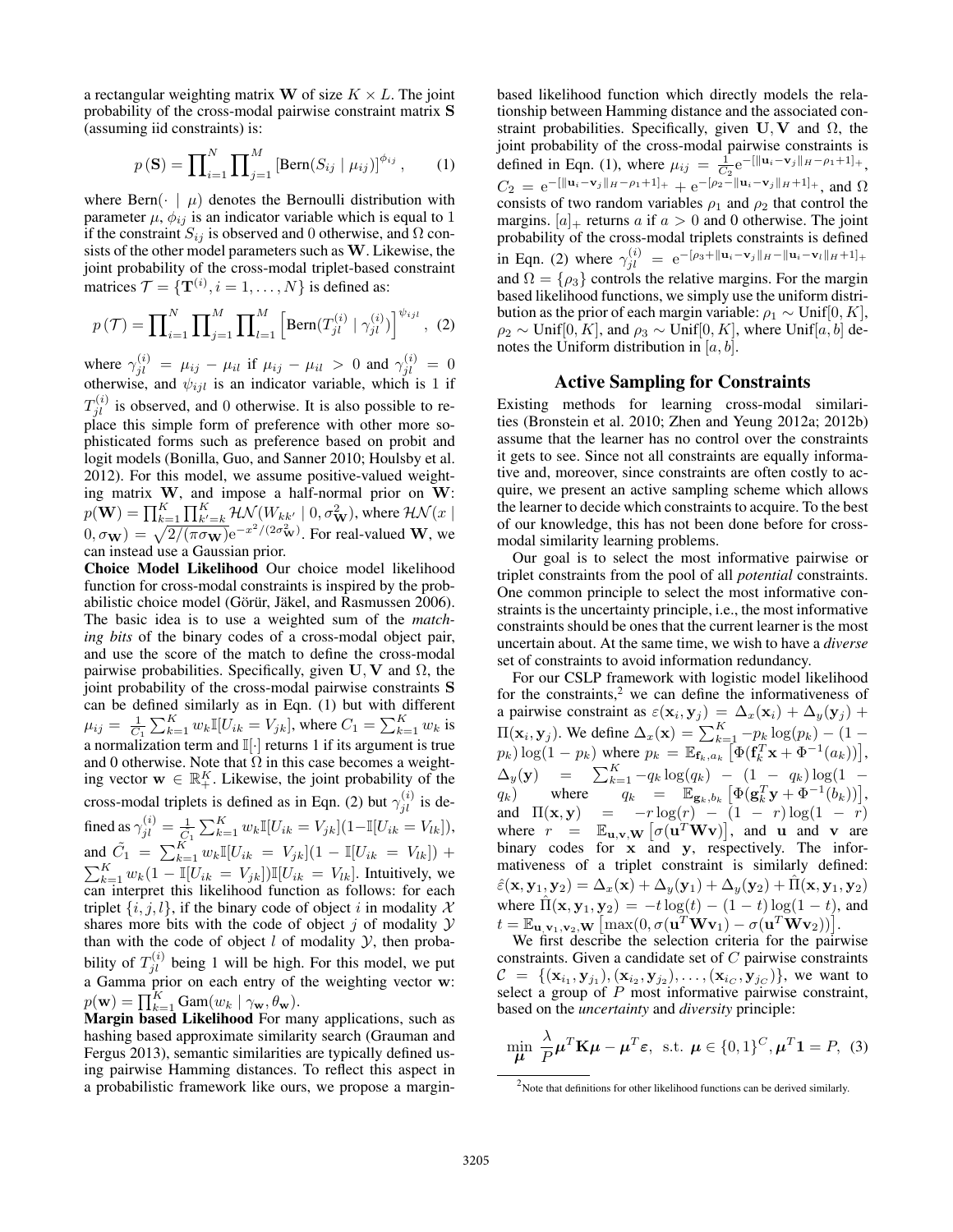where  $\varepsilon \in \mathbb{R}^C$  consists of information values of the C candidate pairs, **K** is a  $C \times C$  matrix whose  $(c, c')$ th element measures the similarity between pairwise constraints c and c', and  $\mu \in \{0,1\}^{\tilde{C}}$  is an indicator vector denoting which pairwise constraints are selected. The objective function in Problem (3) has an intuitive meaning: it promotes selecting constraints that have have high information value (via the term  $-\mu^T \varepsilon$ ) and, at the same time, forces  $\mu_c$  and  $\mu_{c'}$  to take different values (one to be 0 and the other to be 1) if the constraints  $c$  and  $c'$  are deemed similar based on  $K_{cc}$  (so encouraging only one of them to be selected). The parameter  $\lambda$  controls the trade-off between informativeness and redundancy. To measure the redundancy, we define the  $(c, c')$ th element of **K** as  $K_{cc'} =$  $e^{-(\varphi_x(\mathbf{x}_{c_i}, \mathbf{x}_{c'_i}) + \varphi_y(\mathbf{y}_{c_i}, \mathbf{y}_{c'_i})) / \pi^2}$ , and  $D_{\text{KL}}(p||q)$  denotes the KL divergence between two distributions p and q.  $p(\mathbf{u}_{c_i})$ is the posterior distribution of  $\mathbf{u}_{c_i}$ , and each of its entry follows a Bernoulli distribution  $p(u_{c_ik} = 1 \mid \Phi(\mathbf{f}_k^T \mathbf{x}_{c_i} +$  $\Phi^{-1}(a_k))$ ,  $\forall k = 1, \ldots, K$ .  $q(\mathbf{v}_{c_j})$  is the posterior distribution of  $v_{c_j}$ , and each of its entry follows a Bernoulli distribution  $q(v_{c_jk} = 1 \mid \Phi(\mathbf{g}_k^T \mathbf{y}_{c_j} + \Phi^{-1}(b_k)))$ ,  $\forall k =$  $1, \ldots, K$ . Specifically, we have  $D_{\text{KL}}(p(\mathbf{u}_{c_i})||p(\mathbf{u}_{c'_i})) =$  $\sum_{k=1}^{K} \sum_{b \in \{1,-1\}}$  $\left(\ln \frac{p(u_{c_i k} = b)}{p(u_{c_i k} = b)} p(u_{c_i k} = b)\right)$ . Problem (3) is hard to solve since it is an integer program, but we can relax it to a QP problem and solve it approximately:

 $\min_{\mu} \frac{\lambda}{P} \mu^T \mathbf{K} \mu - \mu^T \varepsilon$ , s.t.  $\mu \in \mathbb{R}^C, \mu^T \mathbf{1} = P$ .

The selection criteria for triplets is similar: for a set of  $\hat{C}$ triplets, we choose a group of  $\overline{P}$  triplets by solving:

$$
\min_{\mu} \frac{\hat{\lambda}}{\hat{P}} \mu^T \hat{\mathbf{K}} \mu - \mu^T \hat{\boldsymbol{\varepsilon}}, \text{ s.t. } \mu \in \{0, 1\}^{\hat{C}}, \mu^T \mathbf{1} = \hat{P}, \text{ (4)}
$$

where  $\hat{K}_{cc'} = e^{-\left(\varphi_x(\mathbf{x}_{c_1}, \mathbf{x}_{c'_1}) + \varphi_y(\mathbf{y}_{c_2}, \mathbf{y}_{c'_2}) + \varphi_y(\mathbf{y}_{c_3}, \mathbf{y}_{c'_3})\right)/\hat{\pi}^2}$ ,  $\hat{\varepsilon} \in \mathbb{R}^{\hat{C}}$  consists of the information values of all candidate triplets,  $\hat{\mathbf{K}} \in \mathbb{R}^{\hat{C} \times \hat{C}}$  measures the similarity between the triplets, and  $\hat{\lambda}$  is a user provided parameter controlling the trade-off between informativeness and redundancy. A relaxation similar to the one used for the pairwise constraints case is used to solve this problem.

#### Inference

As exact inference is computationally intractable, we use Markov Chain Monte Carlo (MCMC), combined with slice sampling, to draw samples from posterior distribution (5).

$$
p(\mathbf{U}, \mathbf{V}, \mathbf{F}, \mathbf{G}, \mathbf{a}, \mathbf{b}, \Omega \mid \mathbf{S}, \mathcal{T}, \Sigma) \propto p(\mathbf{S})p(\mathcal{T})p(\mathbf{U})p(\mathbf{V})p(\Omega)p(\mathbf{F})p(\mathbf{G}),
$$
\n(5)

where we use  $\Sigma$  to denote all the hyperparameters.

Inferring the Code Length Since both U and V are given the data-dependent IBP priors, the code length of each modality can be automatically inferred from data. Borrowing the basic idea of stick-breaking representation of IBP (Teh, Görür, and Ghahramani 2007), we assume that the sequence  $\{a_k\}$  (resp.,  $\{b_k\}$ ) is decreasing where  $k =$  $1, \ldots, K$ , and U (resp., V) only contains *active* columns (i.e., columns that have at least a single bit equal to 1).

We first sample a slice variable s from  $s \sim$  Unif $(0, a^*)$ , where  $a^* = \min\{1, \min_{k: \exists i, U_{ik}=1} a_k\}$  is the minimal value among the active features. Then, we sample  $\hat{a}$  using slice sampling from the following distribution:  $p(\hat{a}) \propto$  $e^{\alpha_a \sum_{i=1}^N \frac{1}{i}(1-\hat{a})^i} \hat{a}^{\alpha_a-1}(1-\hat{a})^N \mathbb{I}[0 \leq \hat{a} \leq a_K]$ . If  $\hat{a} \geq s$ , we add a new  $+1$  bit for the data point being processed (by adding a new column) to U and set the value of this bit to -1 for all other points. Besides, we sample corresponding variables for this new bit. Specifically, let  $K = K + 1$ , we sample  $f_K$ ,  $g_K$ , and  $\Omega$  from their prior distributions, respectively. We continue above procedure until  $\hat{a} < s$ . Also note that in the cases when we require the binary codes to be the same in both modalities, the code length is determined by the IBP for the modality that has richer information and the other modality uses the same code length (the IBP sampler for this modality simply uses a truncation level equal to the code length of the first modality).

**Sampling U and V:** We sample each element of **U** according to its posterior distribution. Specifically, for the ith point and kth bit, we sample  $U_{ik}$  from the following distribution:  $Pr(U_{ik} = 1 | \text{rest}) \propto Pr(U_{ik} = 1 | \textbf{x}_i, \textbf{f}_k, a_k) \times p(\textbf{S} |$  $\mathbf{U}_{-ik}, U_{ik} = 1, \mathbf{V}, \Omega) \times p(\mathcal{T} \mid \mathbf{U}_{-ik}, U_{ik} = 1, \mathbf{V}, \Omega),$ where  $Pr(U_{ik} = 1 | \mathbf{x}_i, \mathbf{f}_k, a_k) = \Phi_{0,1}(\mathbf{f}_k^T \mathbf{x}_i + \Phi_{0,1}^{-1}(a_k))$ and  $U_{-ik}$  denotes all the elements in U except  $U_{ik}$ . The matrix  $V$  is sampled in an analogous way.

**Sampling F and G:** We sample  $f_k, k = 1, \ldots, K$ , sequentially using elliptical slice sampling (Murray, Adams, and MacKay 2010) from the following distribution:  $p(f_k)$ 

rest)  $\propto \frac{1}{\sigma_f} e^{-\frac{\mathbf{f}_k^T \mathbf{f}_k}{2\sigma_f^2}} \prod_{r=1}^N$  $\prod_{i=1}^{n} \text{Bern}(U_{ik} \mid \Phi_{0,1}(\mathbf{f}_{k}^{T} \mathbf{x}_{i} + \Phi_{0,1}^{-1}(a_{k}))).$ 

The matrix G is sampled in an analogous way.

**Sampling a and b:** Let the  $k$ th bit be an active bit in  $U$ , in other words,  $\hat{k} \leq K$  and  $\exists_{i=1,...,N} U_{i\hat{k}} > 0$ . We sample  $a_k^{\varepsilon}$  from the following conditional distribution:  $p(a_k^{\varepsilon})$ rest)  $\propto a_{\hat{i}}^{n_{\hat{k}}-1}$  $\frac{n_{\hat{k}}-1}{\hat{k}}(1-a_{\hat{k}})^{N-n_{\hat{k}}}\mathbb{I}[a_{\hat{k}+1}\leq a_{\hat{k}}\leq a_{\hat{k}-1}],$  where  $n_{\hat{k}} = \sum_{i=1}^{N} \mathbb{I}[U_{i\hat{k}} > 0]$  is the number of points with bit  $\hat{k}$ active. In the other hand, let the  $\tilde{k}$ th bit be an inactive bit and we draw  $a_{\tilde{k}}$  from the following distribution:  $p(a_{\tilde{k}} \mid \text{rest}) \propto$  $e^{\alpha_a \sum_{i=1}^N \frac{1}{i} (1-a_{\tilde{k}})^i} a_{\tilde{k}}^{\alpha_a-1} (1-a_{\tilde{k}})^N \mathbb{I}[0 \le a_{\tilde{k}} \le a_{\tilde{k}-1}]$ . The variables in b are sampled in an analogous way.

**Sampling**  $\Omega$ **:** For the logistic model likelihood, we sample each element of  $W$  using slice sampling from the following distribution:  $p(\mathbf{W} \mid \text{rest}) \propto \prod_{k=1}^{K} \prod_{k'=k}^{K} \mathcal{N}(W_{kk'} \mid$  $(0, \sigma^2_{\mathbf{W}}) p(\mathbf{S}) p(\mathcal{T})$ . For choice model based likelihood functions, we sample each element of w via slice sampling from:  $p(\mathbf{w} \mid \text{rest}) \propto \prod_{k=1}^K \text{Gam}(w_k \mid \gamma_{\mathbf{w}}, \theta_{\mathbf{w}}) p(\mathbf{S}) p(\mathcal{T}).$  For margin based likelihood functions,  $\rho_1$ ,  $\rho_2$  and  $\rho_3$  can be sampled sequentially through slice sampling from:  $p(\rho_1 \mid \text{rest}) \propto \frac{1}{K+1} p(\mathbf{S}), p(\rho_2 \mid \text{rest}) \propto \frac{1}{K+1} p(\mathbf{S}),$  and  $p(\rho_3 \mid \text{rest}) \propto \frac{1}{K+1} p(\mathbf{S})$  $\frac{1}{K+1}p(\mathcal{T}).$ 

**Out-of-sample Prediction:** For new points  $x^{\dagger} \in \mathcal{X}$  and  $y^{\dagger} \in \mathcal{Y}$  which do not appear in model training, the binary codes can be obtained from the following conditional distributions:  $Pr(u_k^{\dagger} = 1 | \mathbf{f}_k, b_k, \mathbf{x}^{\dagger}) = \Phi_{0,1}(\mathbf{f}_k^T \mathbf{x}^{\dagger} + \Phi_{0,1}^{-1}(a_k))$ and  $Pr(v_k^{\dagger} = 1 | \mathbf{g}_k, b_k, \mathbf{y}^{\dagger}) = \Phi_{0,1}(\mathbf{g}_k^T \mathbf{y}^{\dagger} + \Phi_{0,1}^{-1}(b_k)).$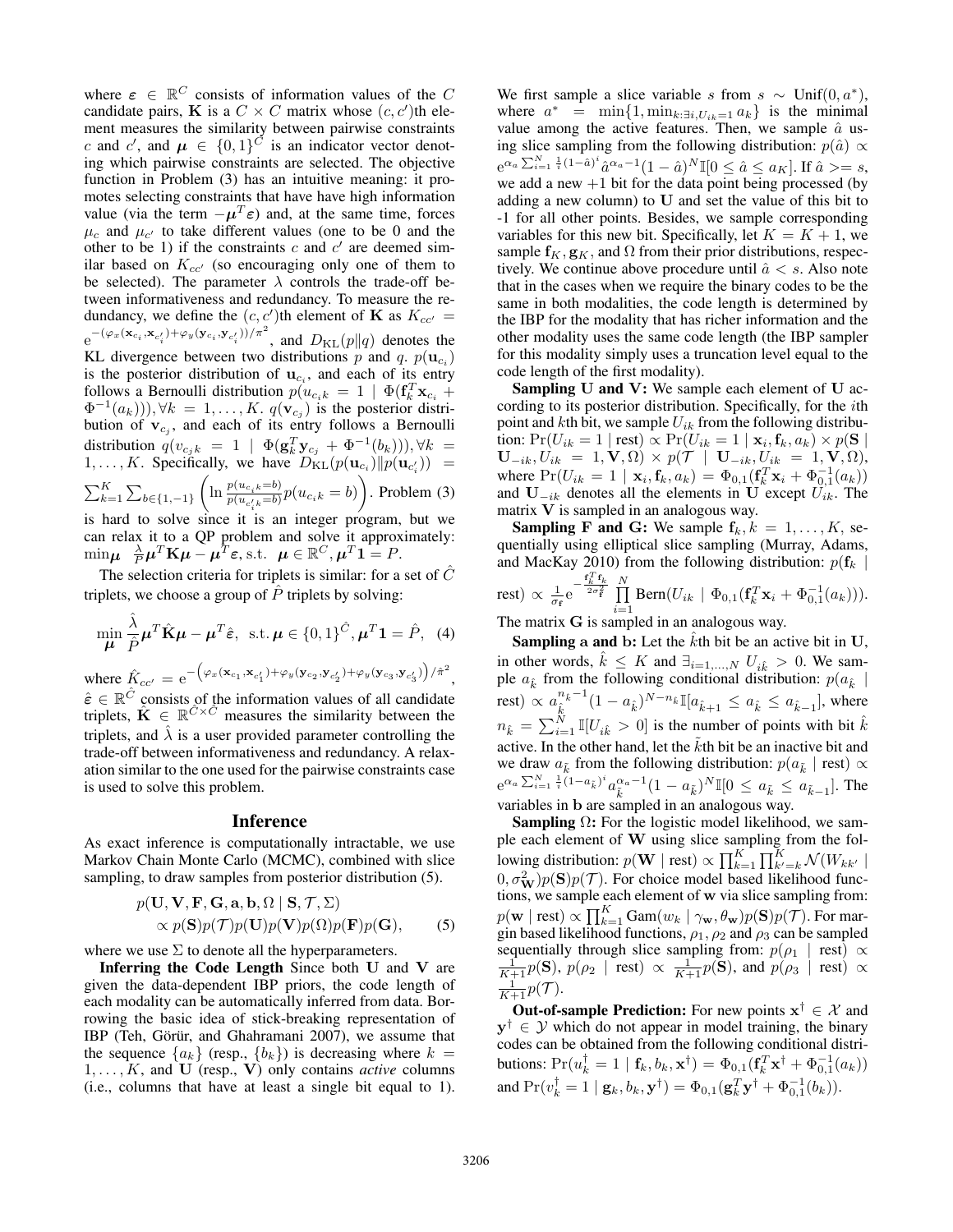## Related Work

The problem of learning multimodal similarities (also sometimes referred to multimodal metric learning and multimodal hashing in some other works) has received a significant amount of interest recently (Jia, Salzmann, and Darrell 2011; Bronstein et al. 2010; Kumar and Udupa 2011; Ou et al. 2013; Zhen and Yeung 2012a; Masci et al. 2013; Zhai et al. 2013; Zhen and Yeung 2012b). Of these, the closest in spirit are methods based on multimodal hashing or binary coding (Bronstein et al. 2010; Kumar and Udupa 2011; Ou et al. 2013; Zhen and Yeung 2012a; Masci et al. 2013; Zhai et al. 2013; Zhen and Yeung 2012b; Rastegari et al. 2013) where the goal is to learn binary code for objects in each modality and use the binary codes to compare objects across modalities. However, most of these methods work assume one-to-one correspondence or fully-paired objects (Kumar and Udupa 2011; Rastegari et al. 2013) across different modalities, or can only leverage pairwise relationships, and cannot incorporate weaker forms of supervision such as *relative preferences* based on triplet constraints. Another limitation is that the constraints are provided in a *passive* manner, i.e., the learner has no control over which constraints it gets to see. Moreover, most of these method are non-probabilistic without a explicit generative model of the data and therefore cannot be used for tasks such as crossmodal link-prediction.

Probabilistic approaches to learning multimodal similarities are relatively few. The only work we are aware of include the Cross-Modal Similarity Learning (Jia, Salzmann, and Darrell 2011) which is however limited to modeling multinomial data (e.g., text, or images represented as bag of *visual* words), and the Multimodal Latent Binary Embedding (MLBE) model (Zhen and Yeung 2012b) which can only leverage *intra-modal* pairwise similarities and *partially-known* cross-modal pairwise constraints. Moreover, unlike our proposed framework, these models do not learn explicit hash functions and therefore predicting the hash codes for out-of-sample data is computationally expensive (Zhai et al. 2013). Also, MLBE and all the other methods discussed above require pre-specifying the binary code length (which is typically chosen via cross-validation). The only hashing method which allows learning the code length adaptively from the data was proposed recently (Quadrianto et al. 2013), but it is limited to the unimodal setting.

Some recent works (Wang et al. 2013b; 2013a; Li et al. 2013; Quadrianto et al. 2013) have begun looking at incorporating triplets or other implicit forms of constraints for learning binary codes, but only in *unimodal* settings. The only other works we are aware of that includes triplet based supervision in cross-modal settings include (Mignon, Jurie, and others 2012; Kuang and Wong 2013). These are however based on learning real-valued low-dimensional projections, requires the length of the projection matrix to be specified, lacks a probabilistic formulation, and is limited to only learning a projection of the data without any explicit model for the pairwise relations between the objects (and therefore cannot be used for cross-modal link-prediction).

## **Experiments**

We perform experiments using the CSLP framework on two tasks:  $(i)$  cross-modal link prediction, and  $(ii)$  cross-modal hashing based image vs. text retrieval. We then show experiments using the active sampling based variant of CSLP comparing with *passive* CSLP. For the link prediction task, we use the AUC measure (Cortes and Mohri 2003) to evaluate the model performance; for the cross-modal retrieval task, we use Mean Average Precision (mAP) (Yue et al. 2007) as the evaluation measure.

As a sanity check for our model CSLP, we conduct an experiment on a two-modality synthetic dataset with 20 points from each modality generated using a linear Gaussian model (Griffiths and Ghahramani 2011):  $x_i$  =  $\mathbf{W}_x \mathbf{z}_i + \boldsymbol{\varepsilon}$  and  $\mathbf{y}_j = \mathbf{W}_y \mathbf{z}_j + \boldsymbol{\varepsilon}$ , where the binary codes  $z_i$  and  $z_j$  are assumed to have one of the 4 possible values  $\mathbf{z}_1 = [1, -1, -1, -1]^T$ ,  $\mathbf{z}_2 = [-1, 1, -1, 1]^T$ ,  $\mathbf{z}_3 =$  $[-1, -1, 1, -1]^T$ ,  $z_4 = [1, 1, 1, -1]^T$ , denoting the 4 underlying classes. Using the class information, we generate 50 pairwise constraints using half of  $X$  and the whole  $Y$ ; and 100 triplet constraints using the other half of  $X$  and the whole Y (to ensure no redundancy between pairwise and triplet constraints). As Figure 2 shows, our model can infer the cross-modal link probabilities accurately. On this data, our models also recovered the correct binary code size (4). We also provide a quantitative comparison, in terms of AUC on link prediction, in Table 1.



Figure 2: Similarity on Synthetic Data

Real-world Datasets In the experiments, we use three realworld data sets, namely,  $Drug^3$ , Wiki<sup>4</sup> and Flickr<sup>5</sup>: (*i*) **Drug** is a drug-protein interaction network representing interactions between 200 drug molecules and 150 target proteins. In addition, we also have access to features of the drugs and the proteins. (ii) Wiki is generated from Wikipedia featured articles and consists of 2,866 image-text pairs. In each pair, the text is an article describing some events or people and the image is closely related to the content of the article. (iii) Flickr consists of 186,577 image-tag pairs pruned from the NUS data set by keeping the pairs from the largest 10 classes.

Baselines We denote by CSLP–L, CSLP–C, and CSLP–M the three variants of our framework CLSP (without active sampling), namely the logistic model likelihood, choice

<sup>3</sup> http://www.genome.jp/tools/dinies/help.html

<sup>4</sup> http://www.svcl.ucsd.edu/projects/cross-modal/

<sup>5</sup> http://lms.comp.nus.edu.sg/research/NUS-WIDE.htm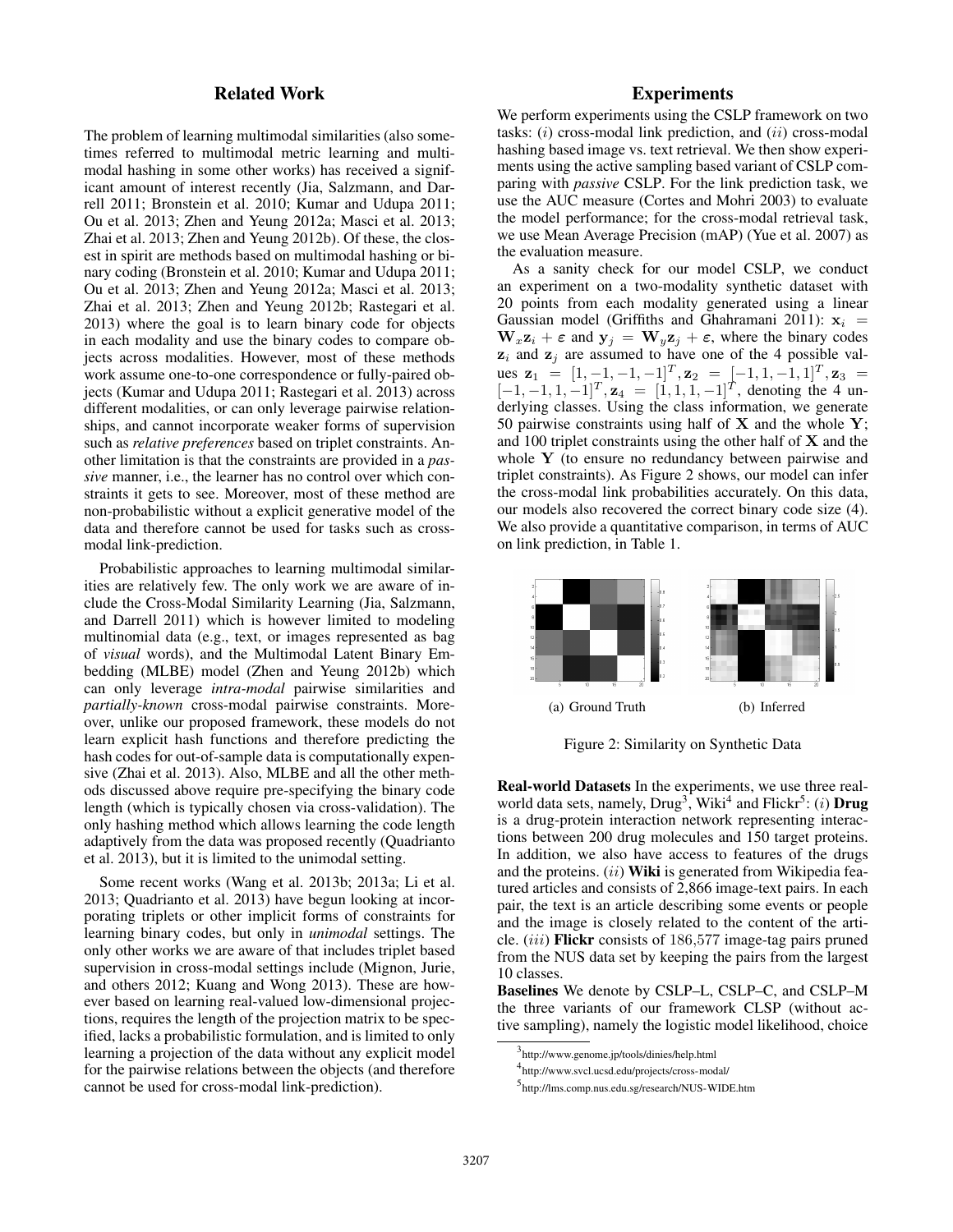| Method        | Synthetic           | Drug                | Wiki                | Flickr              |
|---------------|---------------------|---------------------|---------------------|---------------------|
| ML RE         | $0.5184 + 0.0992$   | $0.4566 \pm 0.1379$ | $0.5019 \pm 0.0130$ | $0.4870 + 0.0138$   |
| B-LFRM        | $0.5512 \pm 0.0531$ | $0.7212 + 0.0306$   | $0.5342 \pm 0.0422$ | $0.5964 \pm 0.0354$ |
| $Sim-B-I.FRM$ | $0.7354 \pm 0.0250$ | $0.7432 + 0.0238$   | $0.5512 + 0.0322$   | $0.5506 + 0.0364$   |
| $CSLP-L$      | $0.8173 + 0.0317$   | $0.9232 + 0.0216$   | $0.7697 \pm 0.0068$ | $0.7104 \pm 0.0154$ |
| $CSLP-C$      | $0.7884 + 0.0294$   | $0.9045 \pm 0.0343$ | $0.6218 \pm 0.0174$ | $0.6981 \pm 0.0316$ |
| $CSLP-M$      | $0.7983 + 0.0322$   | $0.8744 \pm 0.0311$ | $0.7414 \pm 0.0197$ | $0.6729 \pm 0.0169$ |

Table 1: AUC Comparison on Cross–Modal Link Prediction

Table 2: mAP Comparison on Cross–Modal Retrieval

| Methods    | Wiki (Query vs. Database) |                       | Flickr (Query vs. Database) |                     |
|------------|---------------------------|-----------------------|-----------------------------|---------------------|
|            | Image vs. Text            | Text <i>vs.</i> Image | Image vs. Text              | Text vs. Image      |
| $CSLP-L$   | $0.2187 \pm 0.0141$       | $0.2005 \pm 0.0150$   | $0.3887 + 0.0117$           | $0.3947 \pm 0.0091$ |
| $CSLP-C$   | $0.2240 \pm 0.0227$       | $0.2590 \pm 0.0342$   | $0.4065 \pm 0.0097$         | $0.4099 \pm 0.0090$ |
| $CSLP-M$   | $0.2257 \pm 0.0142$       | $0.2537 \pm 0.0288$   | $0.4062 + 0.0071$           | $0.4082 \pm 0.0073$ |
| MLBE.      | $0.1766 \pm 0.0139$       | $0.1634 \pm 0.0011$   | $0.3833 \pm 0.0087$         | $0.3883 \pm 0.0051$ |
| <b>CVH</b> | $0.2034 \pm 0.0103$       | $0.2063 \pm 0.0138$   | $0.3843 \pm 0.0079$         | $0.3826 \pm 0.0027$ |

model likelihood, and margin based likelihood, respectively. We compare these with the several state-of-the-art crossmodal link prediction and cross-modal hashing methods: (i) MLBE: Multimodal latent binary embedding (Zhen and Yeung 2012b) for cross-modal link prediction and crossmodal retrieval; (ii) Sim-B-LFRM: Intra-modal similarity informed bipartite latent feature relational model (Whang, Rai, and Dhillon 2013) for the cross-modal link prediction; (iii) CVH: Cross-view hashing (Kumar and Udupa 2011) for the cross-modal retrieval.

Cross–Modal Link Prediction In this subsection, we consider the task of cross-modal link prediction to identify if two objects from different modalities (e.g. image and text) should have a link between them. This is essentially a bipartite graph matching problem. For this task, we run the experiments on the synthetic data (described above), drugprotein data (to predict matching drug and protein pairs), and Wiki and Flickr data (to predict text to image associations). Note that the baselines are not able to exploit the triplet constraints.

In Table 1, we observe that all three variants of CSLP achieve higher AUC values than the baselines, indicating the advantages of using both pairwise and triplet cross-modal constraints (in addition to the raw features of objects in each modality) for model learning. Moreover, we observe that CSLP–L performs better than the other two variants, i.e., CSLP–C and CSLP–M. The reason can be attributed to the additional flexibility of CSLP–L in modeling the links by using a dense weighting matrix W which can model interactions between all pairs of bits in the binary codes of the two modalities.

Cross–Modal Retrieval We next compare CSLP with a probabilistic multi-modal hashing method, MLBE, and a non-probabilistic multi-modal hashing method, CVH, on a cross-modal retrieval task. Given an image (text) as a query, the task is to find the nearest neighbors from a text (image) database. To generate the observations, we randomly select 5000 pairs and 5000 triplets on Wiki, and 1000 pairs

and 6000 triplets on Flickr. For Wiki, we use 20% data as the query set and 80% the database set; for Flickr, 1% data are chosen to form the query set and the remaining 99% the database set. All the methods are trained on the same 5 random training sets, and then applied to the same query and database sets. For fair comparison, we train all the methods using random initialization and report the results averaged over 5 repeats.

In Table 2, we note that CSLP in general performs significantly better than the baselines and CSLP–C achieves the highest mAP, on both datasets. CVH performs better than MLBE, as is reasonable because CVH uses aligned data whereas MLBE only uses an extremely small fraction of pairwise constraints. The improved performance achieved by CSLP clearly validates the advantages of taking both pairwise and triplet constraints into account simultaneously.



Figure 3: Comparison of active vs random selection

Active Sampling for Constraints We finally experiment with our active sampling scheme for the *informed* selection of pairwise and triplet constraints. For this experiment, we compare our *active* supervision selection strategy with randomly selected constraints on the Drug dataset. Figure 3 shows the performance curves of the two strategies (both using the logistic variant of CLSP) with increasing number of constraint sampling iterations. Each method was initially given 100 pairwise and 100 triplet constraints, and at each